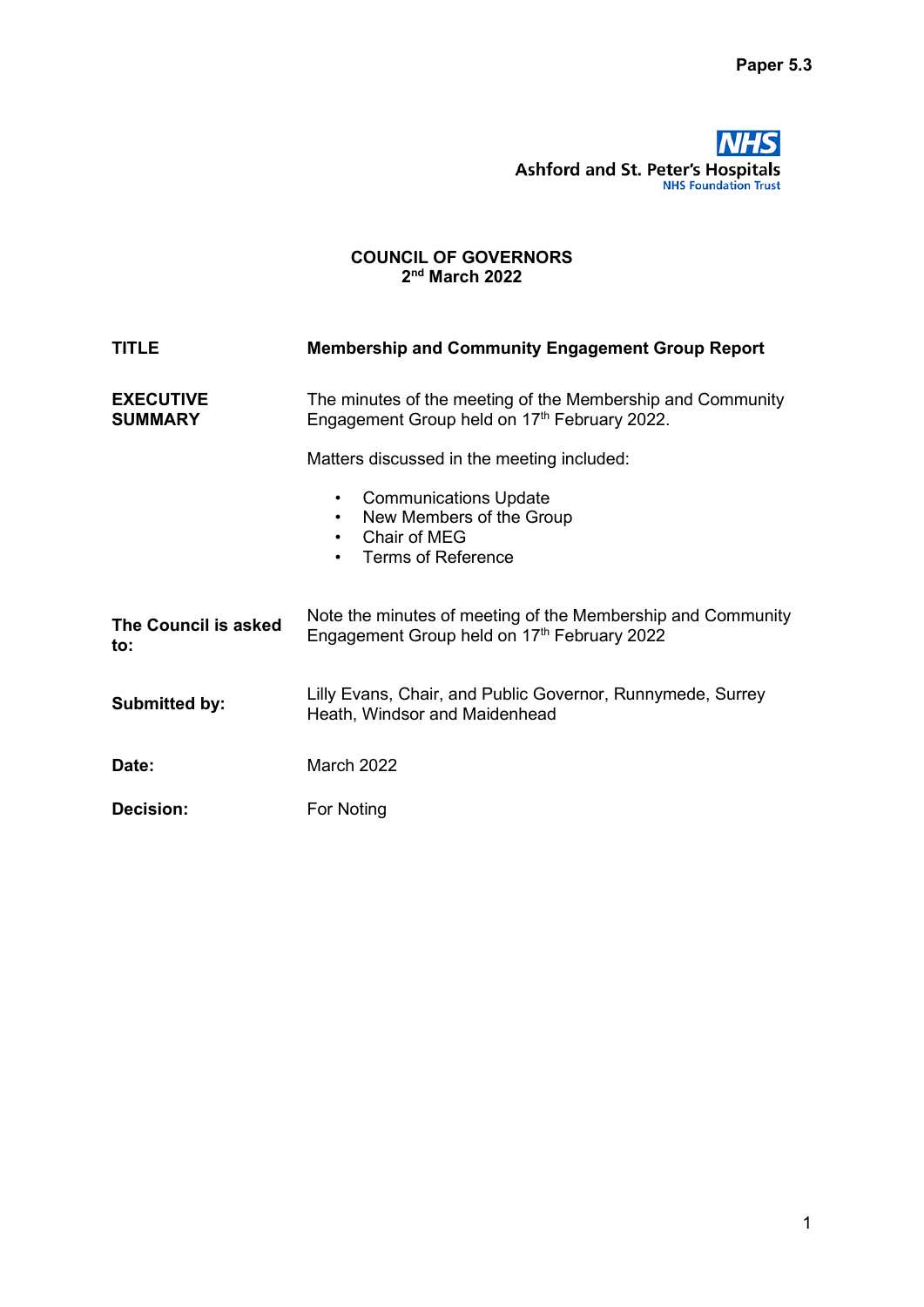

### Membership and Community Engagement Group 17 February 2022

### Via Microsoft Teams 4.00 pm – 5.30 pm

| <b>PRESENT:</b>             | Miranda Alcock<br>Andy Brown | МA<br>AB  | Public Governor, Woking and Guildford<br><b>Staff Governor for the Volunteers</b> |
|-----------------------------|------------------------------|-----------|-----------------------------------------------------------------------------------|
|                             | <b>Lilly Evans</b>           | LE.       | Public Governor, Runnymede, Surrey Heath, Windsor<br>and Maidenhead               |
|                             | <b>Shirley Holmes</b>        | SH.       | Public Governor, Woking and Guildford                                             |
|                             | Colin Hood                   | CH.       | Public Governor, Spelthorne                                                       |
|                             | Hina Malik                   | HМ        | Public Governor, Hounslow, Kingston-upon-Thames<br>and Richmond-upon-Thames       |
| ΙN                          |                              |           |                                                                                   |
| <b>ATTENDANCE</b>           |                              |           |                                                                                   |
| Item MEG 03/22 Laura Creaby | Anu Sehdev                   | LC.<br>AS | Deputy Head of Communications<br>Membership and Engagement Manager                |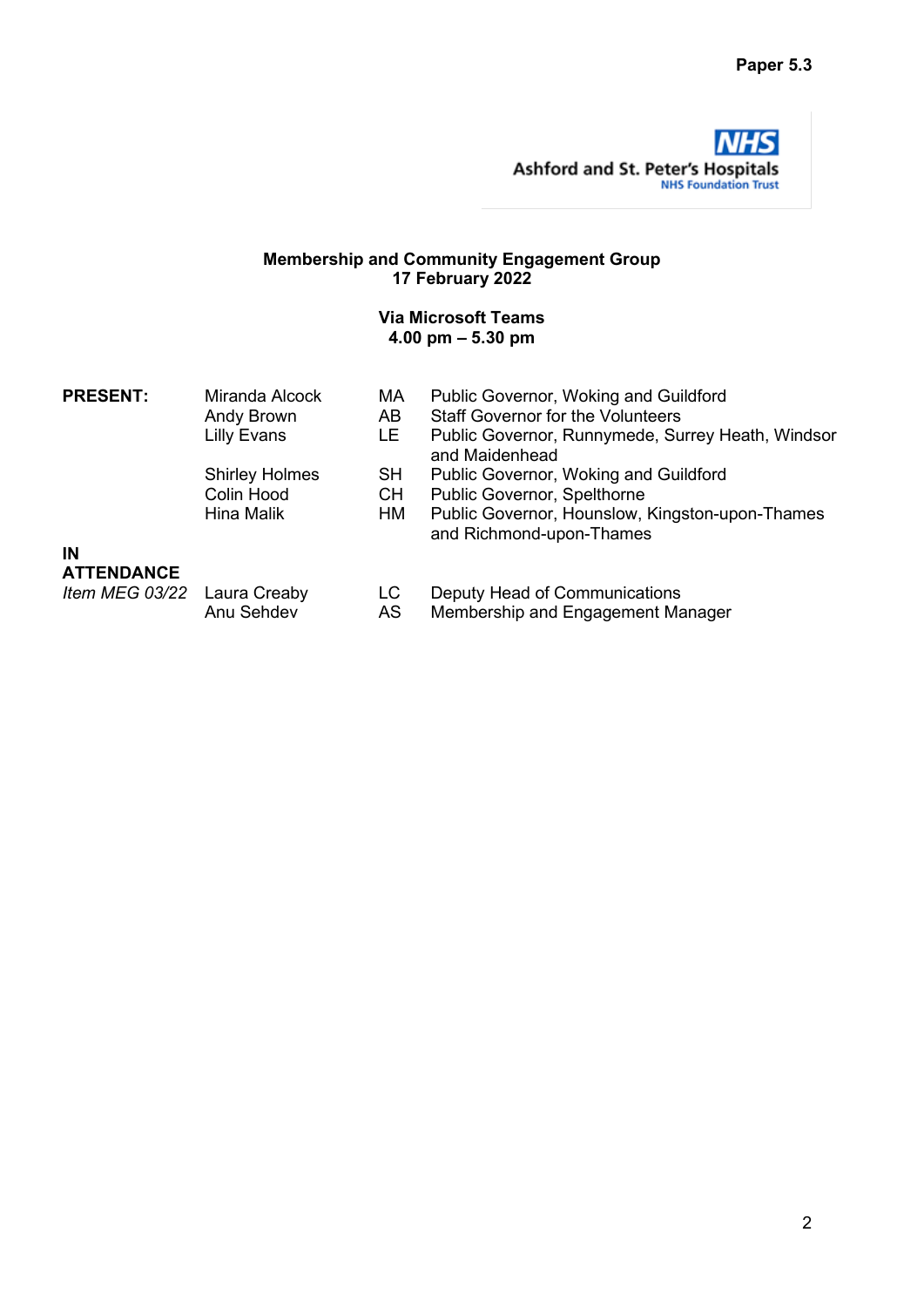#### MEG Apologies

None

#### MEG New Members

02/22

01/22

The Membership and Engagement Manager welcomed new members to the Group:

- 1. Andy Brown, Staff Governor for the Volunteers
- 2. Miranda Alcock, Public Governor for Woking and Guildford

It was also advised that although Hina Malik had been a member previously this was her first meeting.

#### MEG Communications Update

03/22

The Deputy Head of Communications updated the Group on the work the Communications Team had undertaken during the last three months.

The Deputy Head of Communications advised that the Omicron variant had taken up the main effort and this included ensuring communications with regards to visiting restrictions, Infection Prevention Control and lateral flow tests for both staff and patients were shared. The Communications Team had supported the Executive Team during this very busy time.

The Deputy Head of Communications referred to communications around the reopening of the Vaccination Hub for boosters as well as flu vaccinations.

The Deputy Head of Communications advised that events to hand out the Covid Star Medal and yearbooks at the end of 2021 had taken place and the Chairman, Executives, Non-Executive Directors, a few of the Governors and some of our stakeholder representatives had been involved in this.

The Deputy Head of Communications advised that the Staff Wellbeing Hub which housed the gym and provided areas for relaxation had launched before Christmas and the Communications Team had been involved in the communications and engagement around this.

The Deputy Head of Communications advised that the Communications Team had been involved in the Strategy Refresh engagement sessions during the summer of 2021 and was in the process of collating all the feedback before finalising the refreshed document.

The Deputy Head of Communications turned to the Healing Arts project and advised that the strategy was about to be signed off. Many initiatives were underway to make areas more welcoming and more pleasure for both patients and staff. The Nature Works for Health initiative was highlighted where light emitting displays were being purchased to be placed in the Ambulatory Care Unit.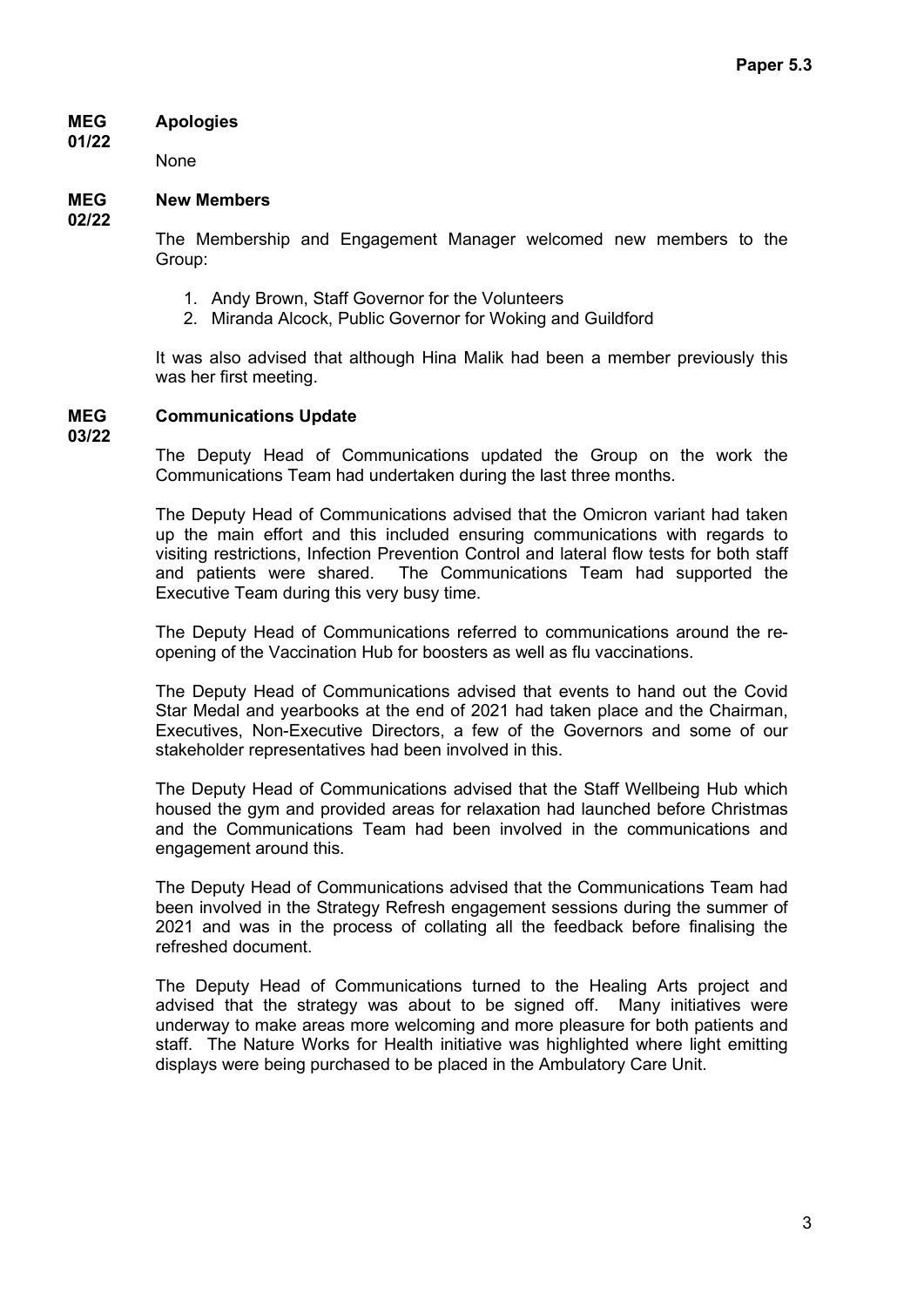The Deputy Head of Communications advised that a Videographer/Photographer was in the process of being recruited to assist with the production of videos and podcasts. Previously the services had been acquired externally and having someone in-house would not only save the Trust a lot of money but would also bring the flexibility to fulfil requests from all areas of the Trust for such communications. Shirley Holmes considered that Suzanne Rankin's leaving video had been extremely well produced and it was advised that this had been undertaken by an external videographer, the services of which had been utilised on many occasions. The team had expressed what they had wanted and how they wanted the video to capture the spirit of Suzanne.

Miranda Alcock advised that she was new to the Group and that she was interested in patient liaison. The Membership and Engagement Manager advised that the Governors had a Patient Experience Group and the group was now full. The Membership and Community Engagement Group mainly examined ways of engaging with members, be they public, staff or volunteers. The Terms of Reference highlighted further detail on the group's remit. Prior to the pandemic regular events were held where members were invited to listen to talks by clinicians and senior staff on various topics. Recruitment events were also undertaken both at the hospital sites and external venues. Lilly Evans added that these events were extremely successful and would like to see further involvement with hubs, libraries, outposts, for example. Miranda advised that she would like to link in with people in the area of Sheerwater and Lilly recommended she visited the local library to find out what was happening in the area and to join these events. Andy Brown considered it was important to utilise the Strategy Refresh to link in with the community and encourage the public to become members or volunteers. In response to Lilly, the Membership and Engagement Manager advised that posters had been shared with GP practices previously but these were not always displayed on noticeboards.

#### MEG Chair of MEG

04/22

Shirley Holmes proposed Lilly Evans put herself forward as Chair due to her interest in membership and Lilly agreed on the provision that Shirley covered the Chair role in her absence. Shirley agreed to do this. The Group unanimously agreed for Lilly to take over as Chair of MEG.

### MEG 05/22 Terms of Reference

The Membership and Engagement Manager advised that the Terms of Reference had been included in the papers for the meeting which she had shared a week prior to the meeting. Group members advised that they had not gone through these in any great detail and the Membership and Engagement Manager went through them in the meeting.

The Membership and Engagement Manager was pleased to advise that all constituencies were now represented on the Group except for Elmbridge. Lilly Evans considered it was important that the Group had representation from all constituencies and it was agreed the Membership and Engagement Manager would contact the Elmbridge Governors.

AS

MA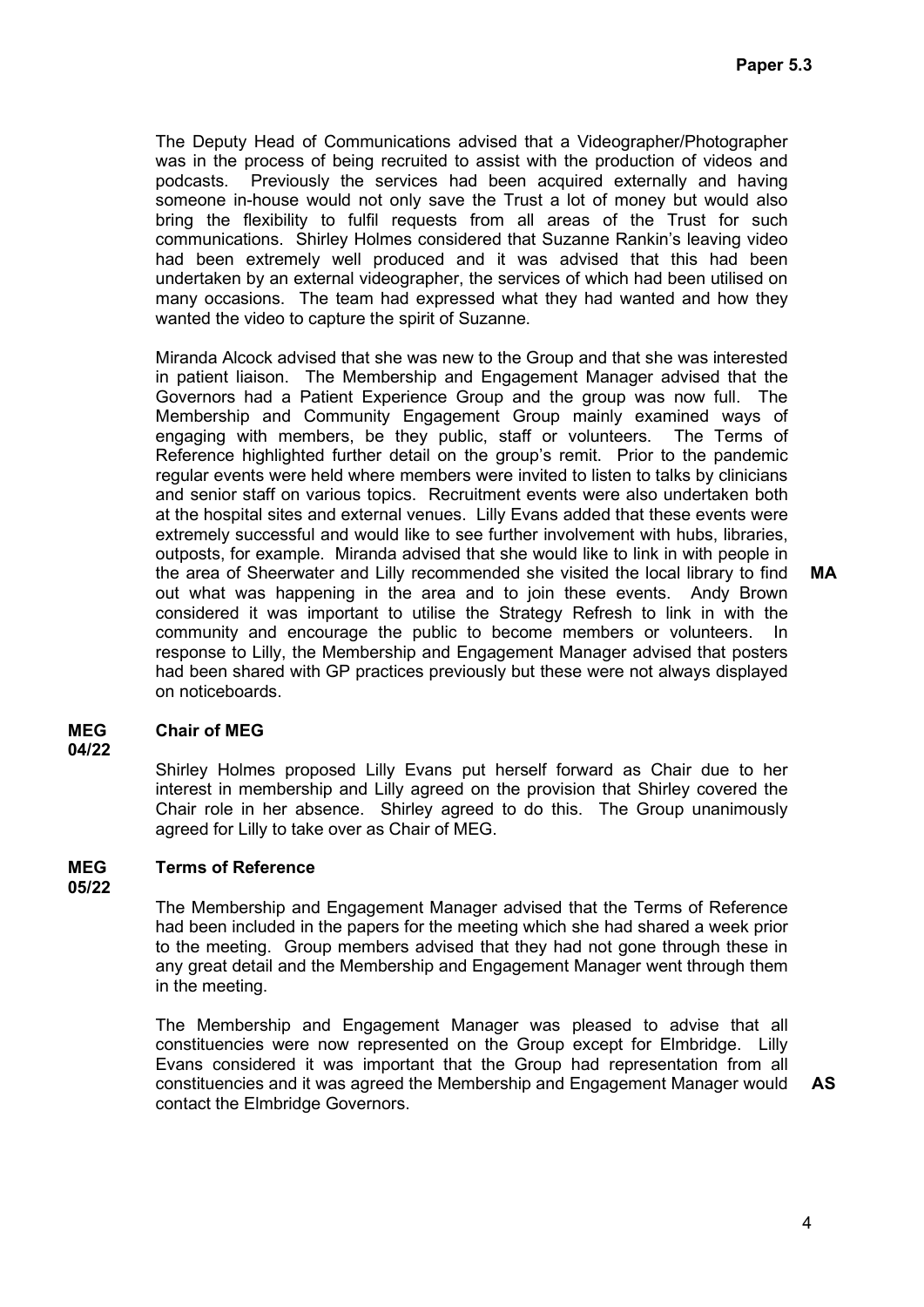In response to Hina Malik it was advised that the Trust's Constitution stated that anyone 14 and over could become a member of the Trust. Miranda Alcock queried whether a membership application form was included with discharge documentation and the Membership and Engagement Manager advised that it was not but would look into whether this was possible. It was advised that membership application forms had been included with new appointment letters although reducing the number of attachments was an important element of improving how the Trust communicated via appointment letters. AS

Lilly Evans advised that she had spoken with the Chairman about having Council of Governors meetings in community locations. Hina Malik considered another option was to find out about events already happening in the community and joining them. The Group would advise of any suitable events in their community Group members could join to share the message around membership. All

Hina asked if there were printed application forms available and the Membership and Engagement Manager agreed to forward these to the Group. Lilly considered that events around how to improve wellbeing and prevention would be useful. AS

In response to Hina Malik the Membership and Engagement Manager advised that the membership report which formed part of the meeting papers she had shared with the Group highlighted the number of public members by constituency.

#### MEG Minutes from Previous Meeting

06/22

The minutes from the meeting which took place on  $10<sup>th</sup>$  November 2021 were noted.

#### MEG 07/22 Matters arising

The updated log was noted.

The Membership and Engagement Manager advised that she was yet to meet up with the Deputy Head of Communications and would arrange a meeting after the Council of Governors meeting in March. AS

#### MEG Membership Report

### 08/22

The Membership and Engagement Manager presented highlights from the report advising that 49 members had been lost overall during the past three months; 38 of which were deceased. Fourteen members opted out and this was most probably as a result of increased messaging during elections as well as messages generated by the Communications Team. Shirley Holmes queried whether it was possible to ascertain how people joined the membership and the Membership and Engagement Manager advised that although she did not have the breakdown was able to advise that it was about 50% via the website and 50% through completed application forms sent to the office.

#### MEG Any Other Business

09/22

Colin Hood queried whether there was a briefing sheet for Governors on recruitment and the Membership and Engagement Manager advised that there was and would share it with the Group. AS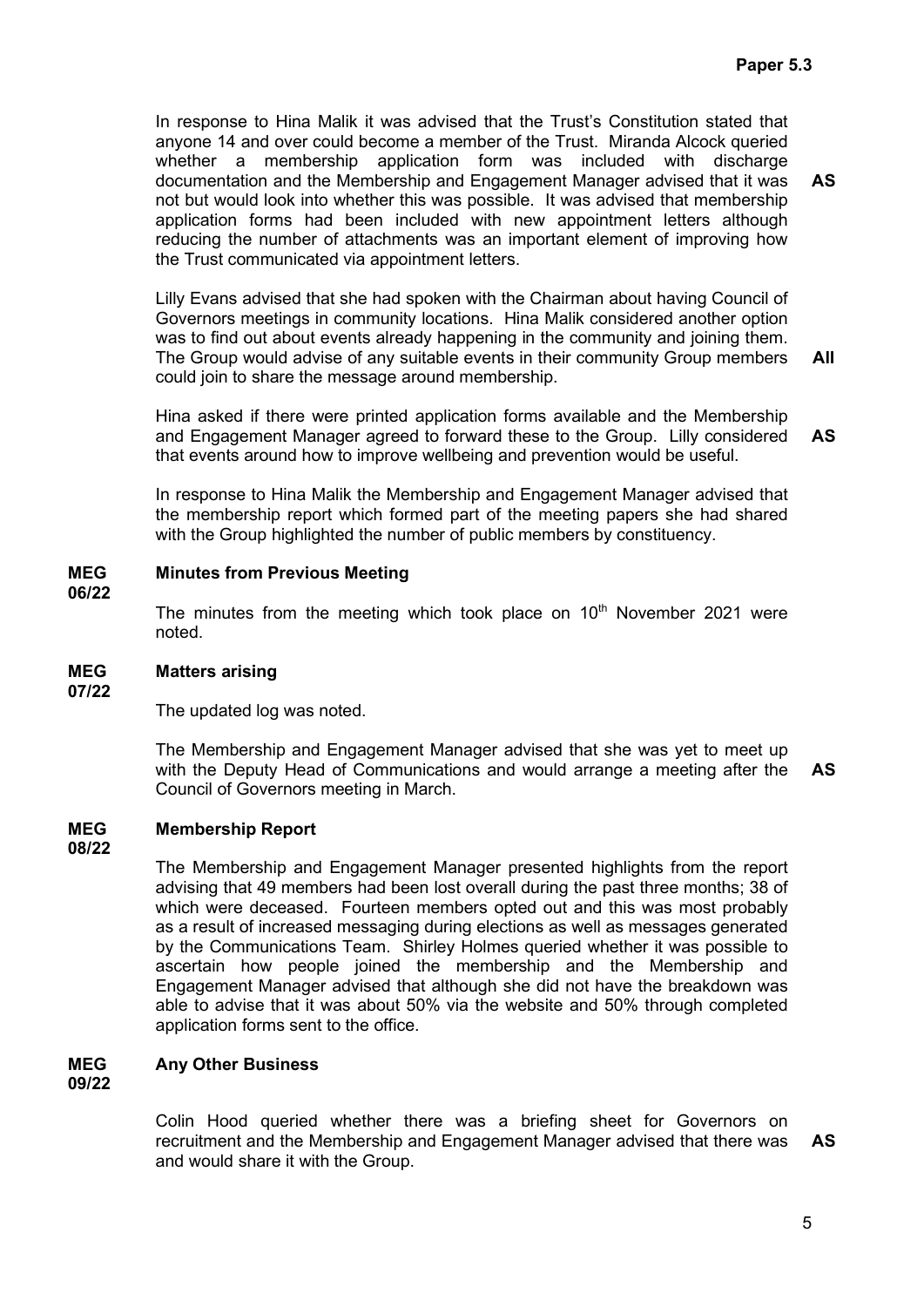AS

Lilly Evans referred the possibility of holding a members' event via MS Teams and the Membership and Engagement Manager advised that this had been discussed at the previous Council of Governors' meeting but it was agreed to wait until the pressures had reduced on staff before making arrangements. It was agreed that this would be discussed further with the Interim Chief Executive. Andy Brown considered it important to reassure the public that services had resumed and it was agreed that the Membership and Engagement Manager would speak with the Deputy Head of Communications to highlight this in the next bulletin that would be sent to members. AS AS

In response to Andy Brown, it was agreed to share the Membership Strategy with the Group. AS

The Group discussed having a retrospective event about how the leaving Chief Executive, Suzanne Rankin, had found her time at the Trust. The Membership and Engagement Manager mentioned the Schwartz Round which had taken place in January 2022 where Suzanne Rankin had talked about her time at the Trust. She would ask if this could be shared with the Governors. AS

The Group agreed to bring forward the date of the next meeting.

#### MEG Date of Next Meeting

10/22

Thursday  $21<sup>st</sup>$  April 2022, 4-5.30pm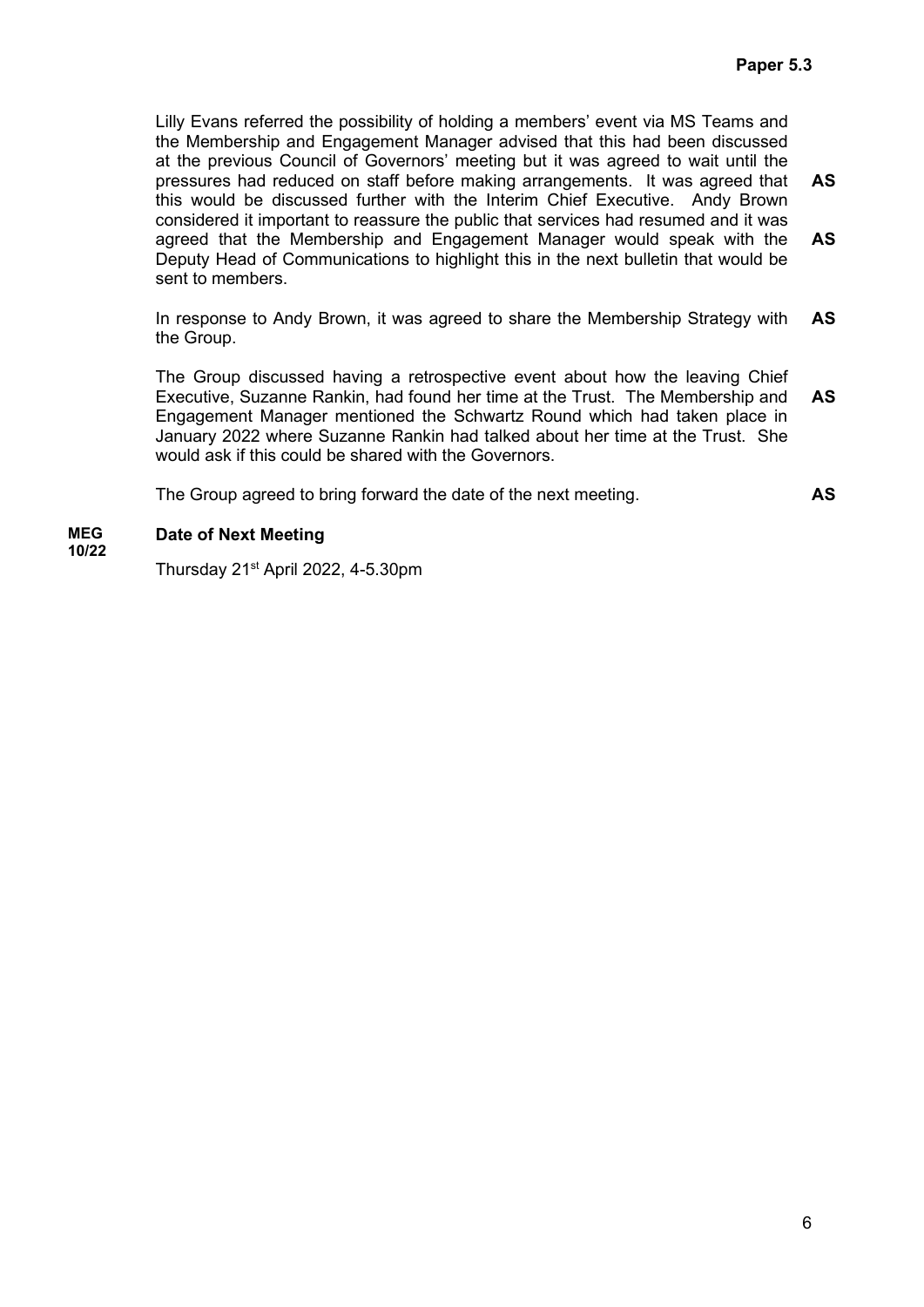## Paper 5.3



 $KEY:$   $\checkmark$  Done ---- On track  $\checkmark$  x Issue

| <b>Meeting</b> | <b>Minute Ref</b> | <b>Minute Topic</b>          | <b>Action</b>                                                                                                                              | Lead      | <b>Due</b>  | <b>Update</b> |                       |
|----------------|-------------------|------------------------------|--------------------------------------------------------------------------------------------------------------------------------------------|-----------|-------------|---------------|-----------------------|
| <b>Date</b>    |                   |                              |                                                                                                                                            |           | <b>Date</b> |               |                       |
| 17.2.22        | <b>MEG-03/22</b>  | <b>Communications Update</b> | Visit local libraries to find out<br>about local events to talk about<br>membership                                                        | <b>MA</b> | 21.4.22     |               |                       |
| 17.2.22        | <b>MEG 05/22</b>  | <b>Terms of Reference</b>    | Email Elmbridge Governors about<br>joining the Group                                                                                       | <b>AS</b> | 21.4.22     |               |                       |
| 17.2.22        | <b>MEG 05/22</b>  | <b>Terms of Reference</b>    | Find out if it was possible to<br>include a membership application<br>form with discharge information                                      | <b>AS</b> | 21.4.22     |               |                       |
| 17.2.22        | <b>MEG 05/22</b>  | <b>Terms of Reference</b>    | Advise of any community events<br>Group members could join.                                                                                | All       | <b>ASAP</b> |               |                       |
| 17.2.22        | <b>MEG 05/22</b>  | <b>Terms of Reference</b>    | Share membership application<br>forms with the Group                                                                                       | <b>AS</b> | <b>ASAP</b> | Complete      | $\blacktriangleright$ |
| 17.2.22        | <b>MEG 07/22</b>  | <b>Matters Arising</b>       | Arrange a meeting with the<br>Deputy Head of Communications<br>about communicating with<br>educational establishments<br>around membership | <b>AS</b> | 21.4.22     |               |                       |
| 17.2.22        | <b>MEG 09/22</b>  | <b>Any Other Business</b>    | Share aid memoire with Group<br>members around recruiting new<br>members                                                                   | <b>AS</b> | <b>ASAP</b> | Complete      | $\blacktriangledown$  |
| 17.2.22        | <b>MEG 09/22</b>  | <b>Any Other Business</b>    | Discuss potential events with the<br><b>Interim Chief Executive</b>                                                                        | <b>AS</b> | 21.4.22     |               |                       |
| 17.2.22        | <b>MEG 09/22</b>  | <b>Any Other Business</b>    | Speak with the Deputy Head of<br>Communications about<br>reassuring members of services<br>resuming in the next bulletin                   | <b>AS</b> | 21.4.22     |               |                       |
| 17.2.22        | <b>MEG 09/22</b>  | <b>Any Other Business</b>    | Share Membership Strategy with<br>the Group                                                                                                | <b>AS</b> | <b>ASAP</b> | Complete      | ✔                     |

**Action Log**